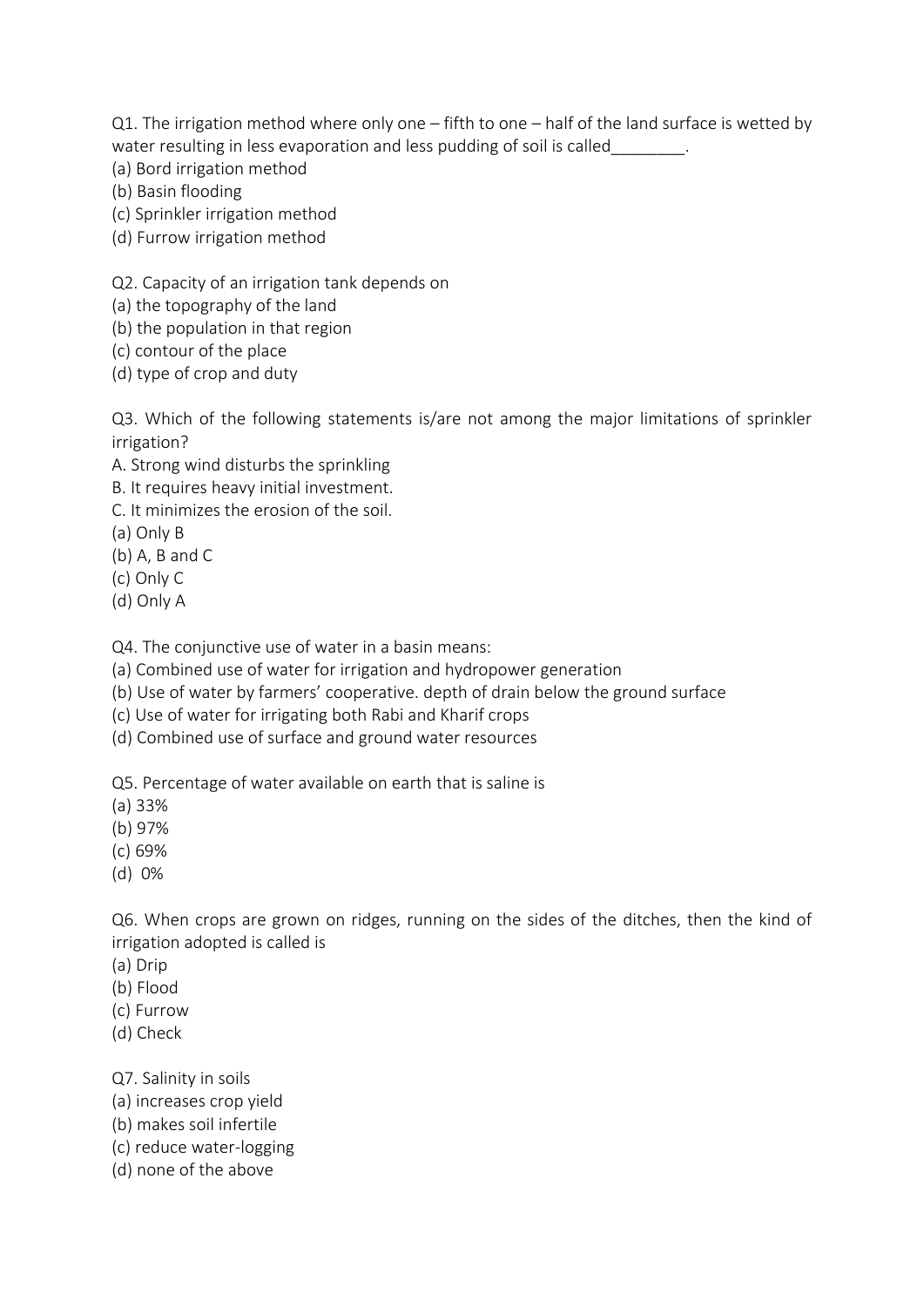Q8. Name the method of irrigation which does not come under control flooding:

- (a) Wild flooding
- (b) Free flooding
- (c) Basin flooding
- (d) Borders Strips

Q9. Non–consumptive use of water is in

- (a) Hydro-power generation
- (b) City water supply
- (c) fire fighting
- (d) All of the above

Q10. In which method the field is divided into a number of long parallel strips?

- (a) Border flooding irrigation
- (b) Furrow irrigation
- (c) Free flooding irrigation
- (d) Check flooding irrigation

Q11. Sprinkler irrigation is preferred when:

- (a) The ground is undulating
- (b) The crop has shallow roots
- (c) The irrigation water is scarce
- (d) All of the above

Q12. A hydrological study conducted in a small town revealed that the intensity of rainfall is more than the infiltration capacity of soil. The infiltration rate in this case will be:

- (a) > rate of rainfall
- (b) = infiltration capacity
- (c) = rate of rainfall
- (d) > infiltration capacity

Q13. Convective precipitation is caused by:

- (a) Cirrus clouds
- (b) Stratiform clouds
- (c) Cumuliform clouds
- (d) Orographic clouds

Q14. If 'B' and 'd' are the bed width and depth of a channel in meter respectively, the combined losses due to evaporation and seepage in cumec per kilometer length of the channel is

(a) 
$$
\frac{1}{50}(B + d)^{2/3}
$$
  
\n(b)  $\frac{1}{100}(B + d)^{2/3}$   
\n(c)  $\frac{1}{150}(B + d)^{2/3}$   
\n(d)  $\frac{1}{200}(B + d)^{2/3}$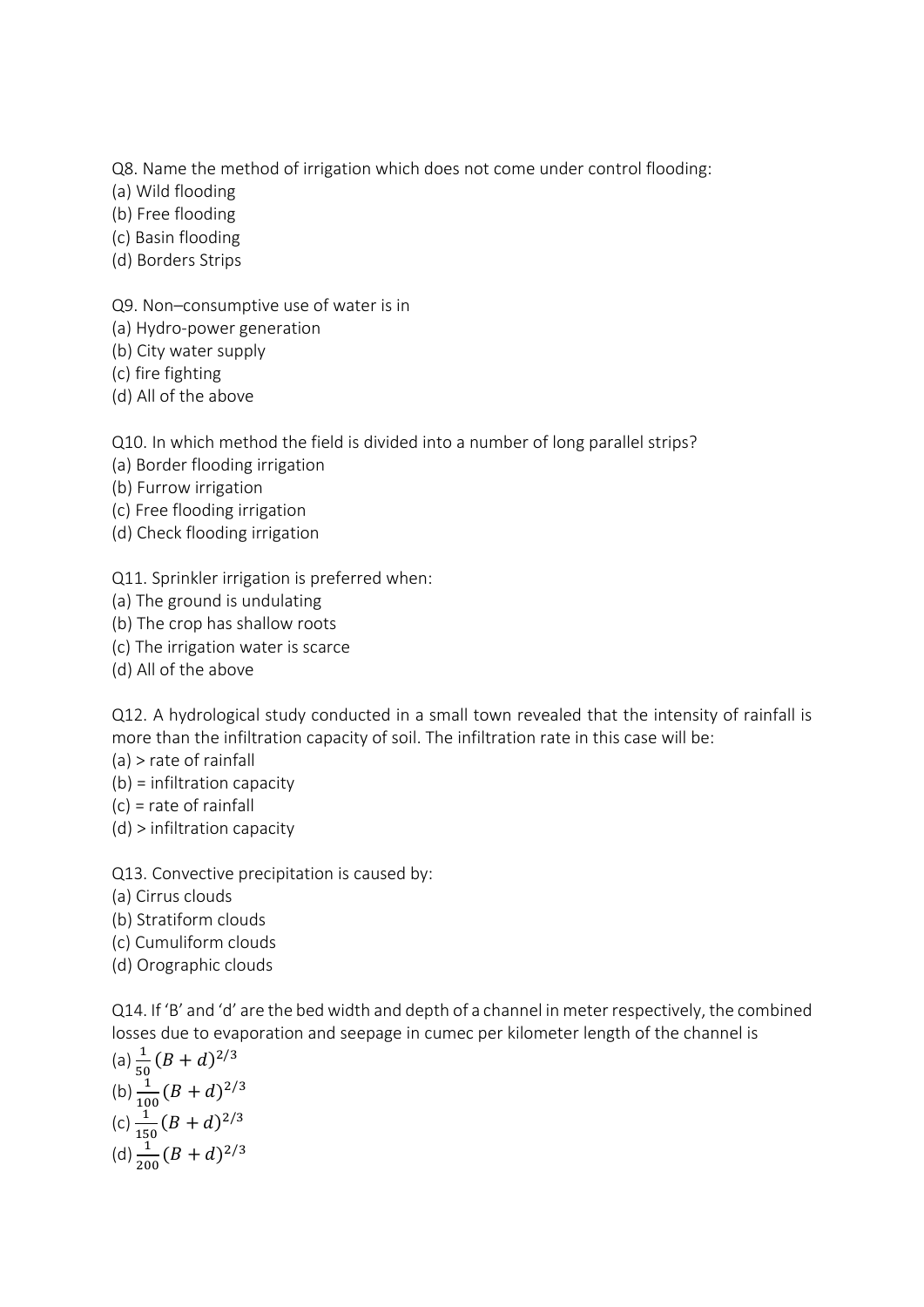Q15. Pick up the correct statements form the following

(a) The maximum rate of storm run-off is called peak drainage discharge

(b) Rational method of estimating peak run off, may be used precisely for areas less than 50 hectares.

(c) The period after which the entire area starts contributing to the run off is called the time of concentration.

(d) All options are correct

Q16. If the intensity of rainfall is more than the infiltration capacity of soil, then the infiltration rate will be.

(a) Equal to rate of rainfall

(b) Equal to infiltration capacity

(c) More than rate of rainfall

(d) More than infiltration capacity

Q17. A 60% index of wetness means

(a) rain excess of 40%

(b) rain deficiency of 40%

(c) rain deficiency of 60%

(d) none of the above

Q18. Transpiration occurs only

(a) in night

(b) in hills

(c) in sea

(d) none of these

Q19. The delayed flow that reaches the rivers mainly as ground water is known as

- (a) underground flow
- (b) virgin flow

(c) base flow

(d) none of these

Q20. Humidity refers to the  $\qquad \qquad$ .

(a) Volume of the air

(b) Water vapor in the air

- (c) Pressure of the moisture
- (d) Mass of the air

Q21. Rain during cold weather season is due to

(a) high pressure

(b) low pressure

(c) both (a) & (b)

(d) none of the above

Q22. Rainfall simulator type infiltrometre give lower values than flooding type infiltrometer because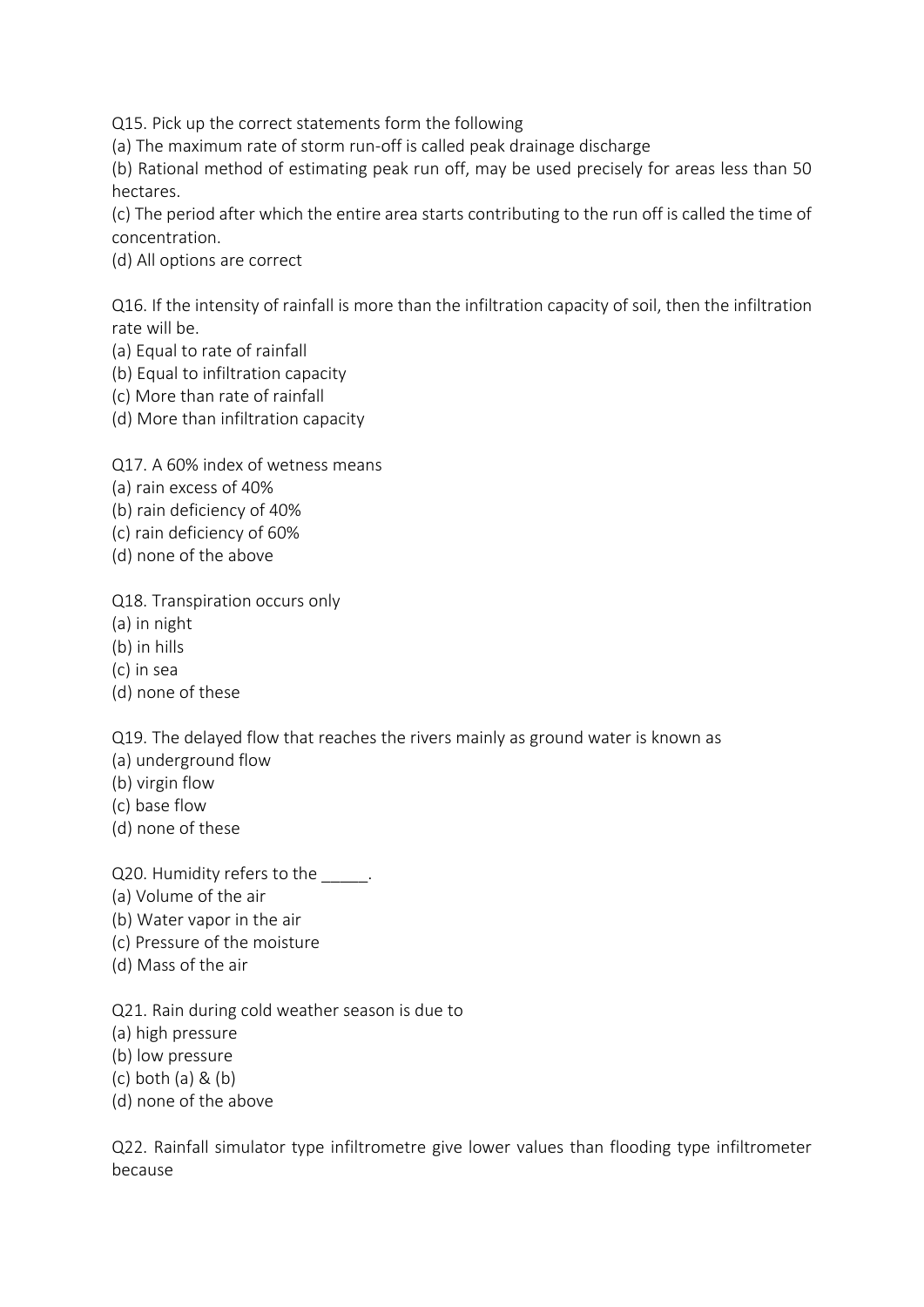(a) impact of rainfall is considered

(b) equipment is very heavy

(c) both (a) and (b)

(d) none of the above

Q23. When the unit duration of an unit hydrograph decreases and approaches zero hydrograph is called

(a) instantaneous unit hydrograph

(b) constant unit hydrograph

(c) straight line hydrograph

(d) poly unit hydrograph

Q24. Isochrones are the curves showing distribution of:

(a) Total settlement

(b) Excess hydrostatic pressure

(c) Total pressure

(d) None of the other options

Q25. Which is the simplest method of estimating average rainfall if the rainfall is uniformly distributed on its areal pattern?

(a) Arithmetic average method

(b) Thiessen polygon method

(c) Isohyetal method

(d) All of the above

Q26. The precipitations measured in terms of

(a) Intensity of pressure

(b) Depth of water

(c) Quantity of water

(d) Volume of water

Q27. Separation of base flow/total runoff can be done by:-

(a) Straight line method

(b) Two line method

(c) Curve extension method

(d) All of the above

Q28. The rates of rainfall for successive 20 min period of 140 minutes are 2.5, 2.5 , 10, 7.6, 1.25, 1.25 and 5 cm/h. Taking the value of phi-index as 3.2 cm/h, the total runoff (in cm): (a) 6

(b) 4.33

(c) 10

(d) 5

Q29. S – hydrography is used to obtain unit hydrograph of

(a) shorter duration from longer duration

(b) longer duration from shorter duration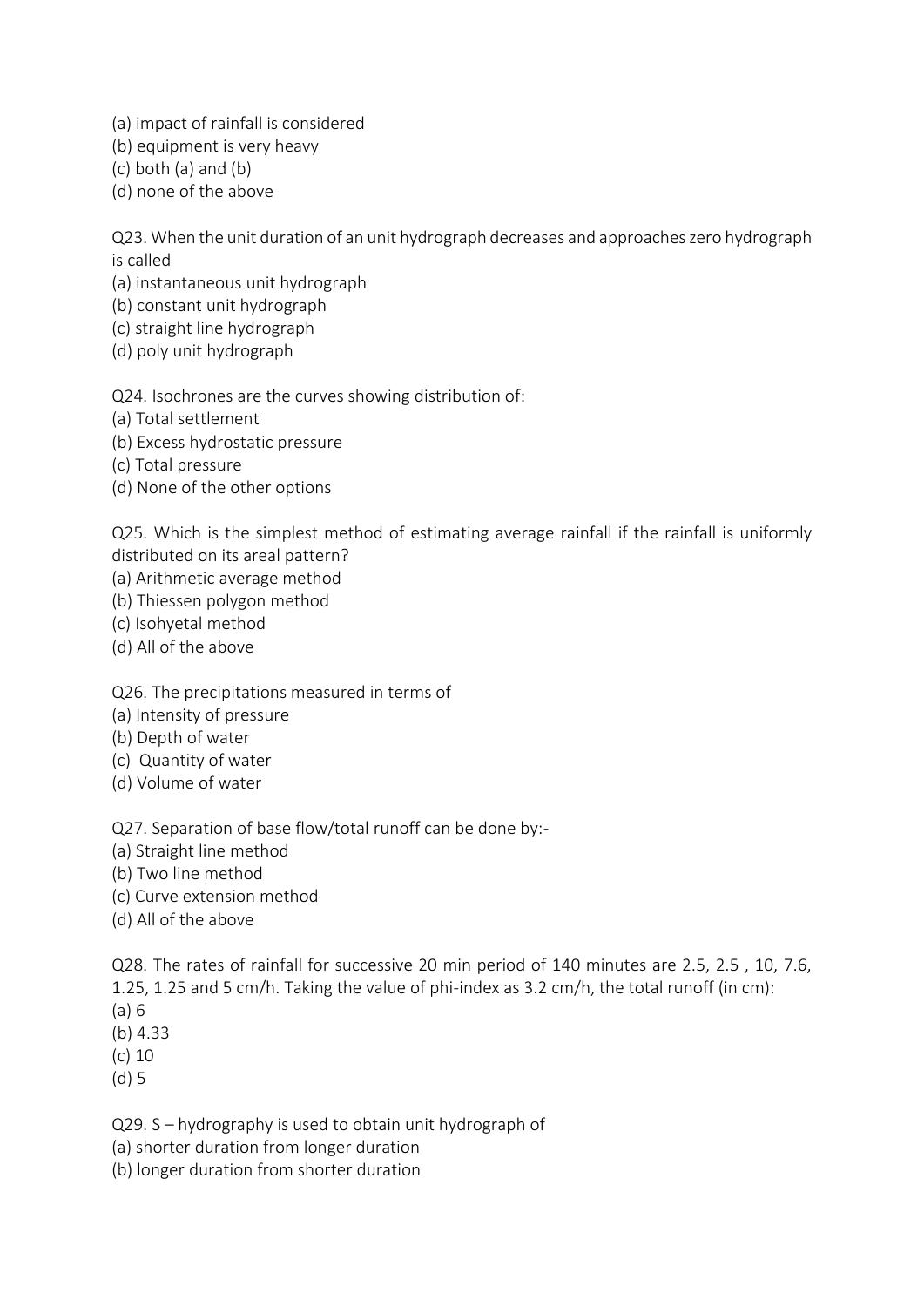(c) both (a) and (b)

(d) none of the above

Q30. Under the same conditions, which of the following shapes of water surface will give the highest rate of evaporation?

- (a) Convex water surface
- (b) Flat water surface
- (c) Concave water surface
- (d) Independent of shape of water surface

Q31. Hydrology is necessary for civil engineers for

- (a) Designing and construction of irrigation structure
- (b) Designing and construction of ridges and culverts
- (c) Flood control works
- (d) All of these

Q32. The ratio of actual evapo – transpiration to potential evapo-transpiration is in the range

- (a) 0.0 to 0.4
- (b) 0.6 to 0.9
- (c) 0 to 1
- (d) 1.0 to 2.0

Q33. What is Rain Hyetograph?

- (a) Graph plotted between Rainfall in mm Versus Time in Hr
- (b) Bar Chart showing Rainfall intensity Versus Time
- (c) graph showing Discharge Versus Time
- (d) graph showing accumulated precipitation Versus Time

Q34. Which method gives accurate estimate of average rainfall in a hill area catchment?

- (a) Isohyetal method
- (b) Normal ratio method
- (c) Arithmetic mean method
- (d) Theisen polygon method

Q35. If area of the catchment is 62.5sq. mm and axial length of the catchment is 10mm, the form factor will be :

- (a) 0.625
- (b) 0.31
- (c) 6.25
- (d) 1

Q36. For calculating the maximum flood discharge in Northern India by Dicken's formula the value of coefficient 'C' is

- (a) 13.9
- (b) 19.5
- (c) 11.4
- (d) 22.4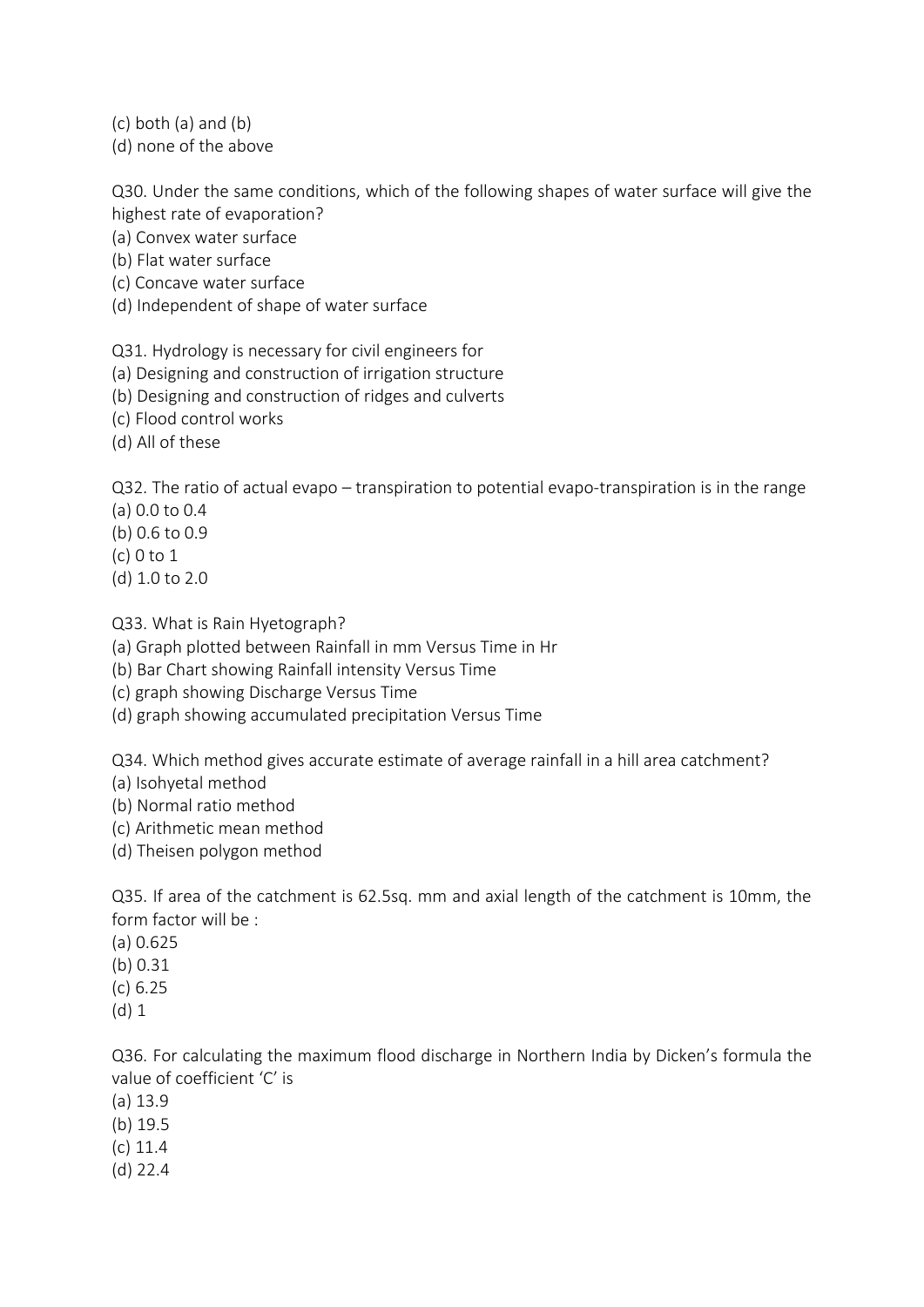Q37. Mean precipitation over an area is best obtained form gauged amounts by

- (a) Arithmetic mean method
- (b) Thiessen method
- (c) Linearly interpolated isohyetal method
- (d) Orographically weighted isohyetal method

Q38. What percent of agricultural land is reliably irrigated in India as per 2010 World Bank data?

- (a) 65
- (b) 55
- (c) 75
- (d) 35

Q39. The maximum quantity of water that can be guaranteed during a critical dry period is called the following:

- (a) Average yield
- (b) Safe yield
- (c) Secondary yield
- (d) None of the above

Q40. Eutrophication of water bodies is caused by

- (a) Discharge of toxic substances
- (b) Excessive discharge of nutrients
- (c) Excessive discharge of suspended solids
- (d) Excessive discharge of chlorides

Q41. Irrigation efficiency of an irrigation system is the ration of:

- (a) Water actually stored in root zone to water delivered to the farm
- (b) Water actually utilized by growing crops to water delivered from the source
- (c) Water reaching the farm to water delivered from the source
- (d) Crop yield to total amount of water used in a field

Q42. The outlet discharge for a particular crop is given by:

- (a) area/ outlet factor
- (b) outlet factor/ area
- (c) area × outlet factor
- (d) none of the above

Q43. The field irrigation requirement is computed as

- (a) Consumptive use + field application losses
- (b) Net irrigation requirement + field application losses
- (c) Net irrigation requirement + conveyance losses
- (d) Consumptive use + conveyance losses

Q44. The state of the soil when plants fail to extract sufficient water for their requirement is…………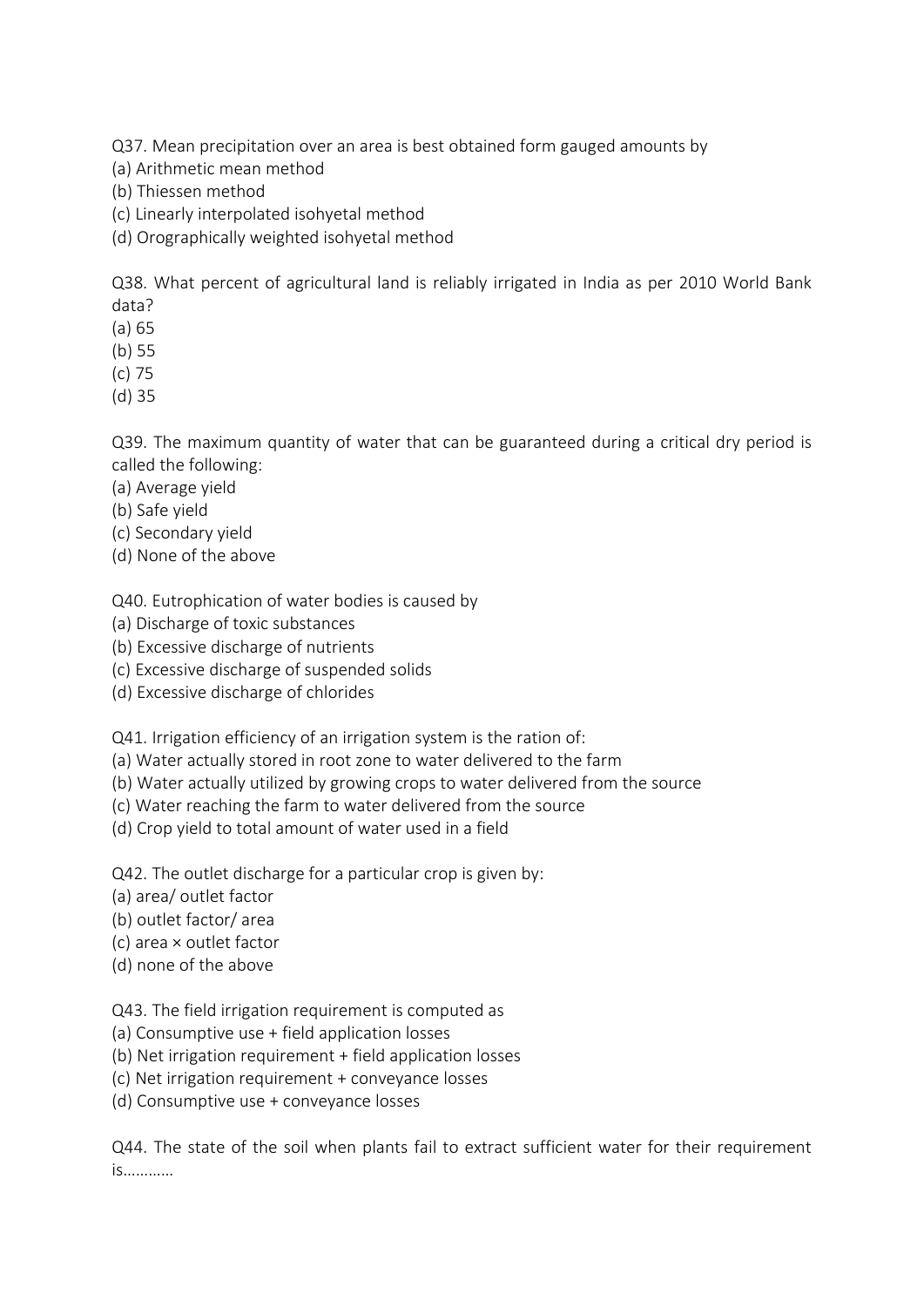(a) maximum saturated point

(b) permanent wilting point

(c) ultimate utilization point

(d) None of these

Q45. The field capacity of a soil is 25%, its permanent wilting point is 15% and specific dry unit weight is 1.5. if the depth of root zone of a crop is 80cm, the storage capacity of the soil is (a) 8 cm

(b) 10 cm

(c) 12 cm

(d) 14 cm

Q46. If the irrigation efficiency is 80%, conveyance losses are 20% and the actual depth of watering is 16 cm, the depth of water required at the canal outlet is...................

(a) 10 cm

(b) 15 cm

(c) 20 cm

(d) 25 cm

Q47. One cumec – day is equal to

(a) 8.64 hectare metres

(b) 86.4 hectare metres

(c) 864 hectare metres

(d) 0.864 hectare metres

Q48. The quantity of sulphates (PPM) contained in good quality irrigation water is

 $(a) 0 - 192$ 

(b) 195 – 480

 $(c) > 480$ 

(d) All the above

Q49. The consumptive use coefficient for crop like wheat, barley, flax and other small grains is approximately:

(a) 0.6

(b) 0.66

(c) 0.9

(d) 1.1

Q50. Evapotranspiration in a crop filed surrounded by dry fallow land will be higher than that surrounded by vegetation due to: -

(a) Conduction of heat

(b) Oasis effect

(c) Clothes line effect

(d) Convection effect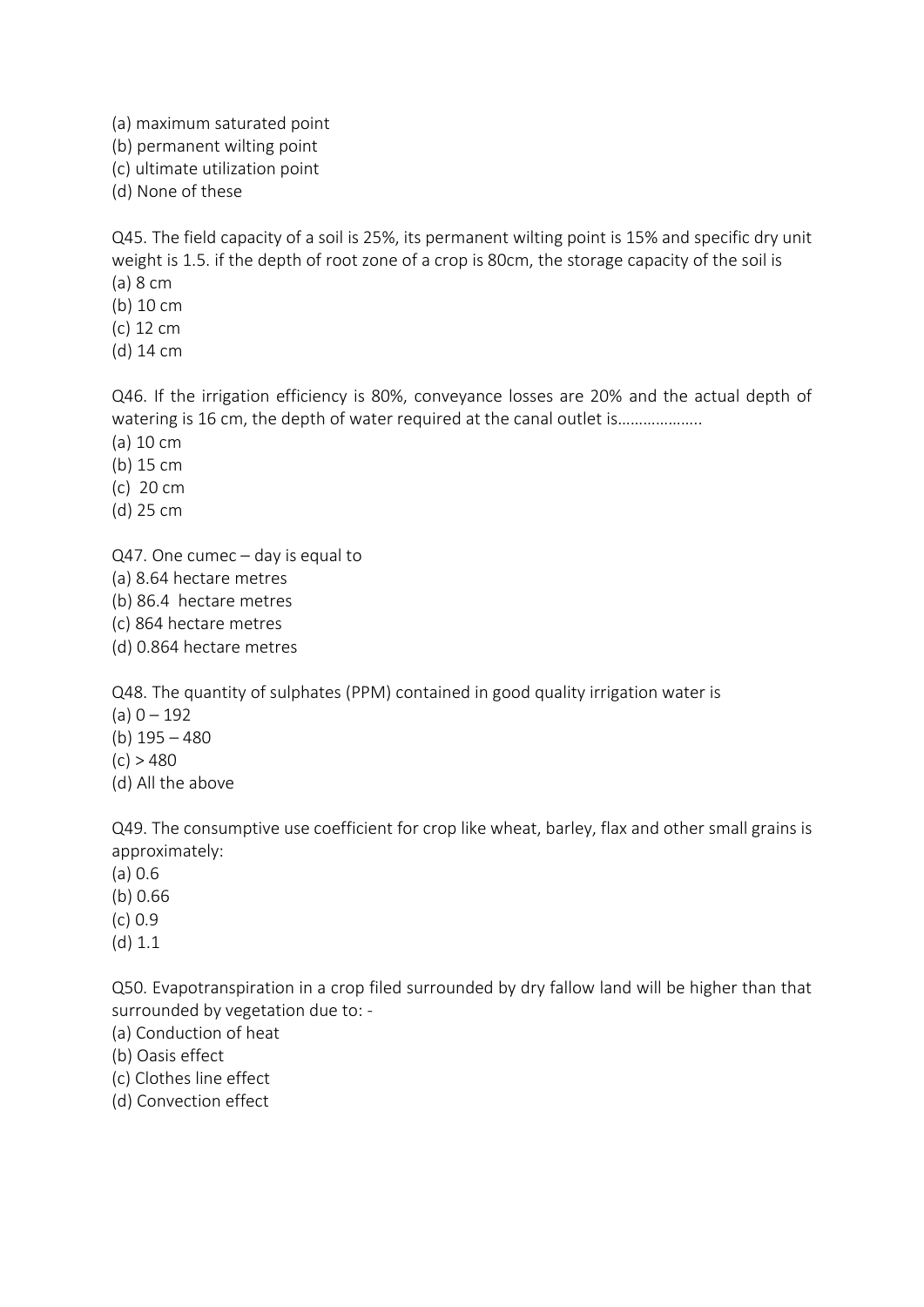## **Solutions**

S1. Ans.(d)

Sol. Furrow irrigation is a method of laying out the water channel is such a way where gravity plays the role of providing Just enough water for suitable plants to grow.

 $\rightarrow$  In Furrow irrigation method only one fifth to one half of the land surface is welled by water.

S2. Ans.(d)

Sol. Capacity of an irrigation tank depends on type of crop and duty.

S3. Ans.(c)

Sol. Sprinkle irrigation is the method of applying water in a controlled manner in a way similar to rainfall

 $\rightarrow$  In this method erosion of soil occur.

S4. Ans.(d) Sol.

S5. Ans.(c)

Sol. 71 percentage of earth surface is water covered and 97.3 percentage of 71 percentage is saline water.

S6. Ans.(c)

Sol. In Furrow irrigation crops are grown on ridges and water flow on ditches

 $\rightarrow$  . Furrow irrigation is a method of laying out the water channel is such a way where gravity plays the role of providing Just enough water for suitable plants to grow.

 $\rightarrow$  In Furrow irrigation method only one fifth to one half of the land surface is welled by water.

S7. Ans.(b)

Sol. The process of increasing the salt content is known as salinization.

 $\rightarrow$  excess of salinity makes soil infertile.

S8. Ans.(a) Sol. Wild flooding does not come under control flooding

S9. Ans.(a) Sol.

S10. Ans.(a) Sol. Border Flooding

Border are usually long uniformly graded strips of land separated by earth bunds. Field is divided into a number of long parallel strips.

S11. Ans.(d)Sol. Irrigation required in Humid regions, And regions & semi grid regions.

Sol. Sprinkle irrigation preferred

(i) ground is undulation

(ii) crop has shallow roots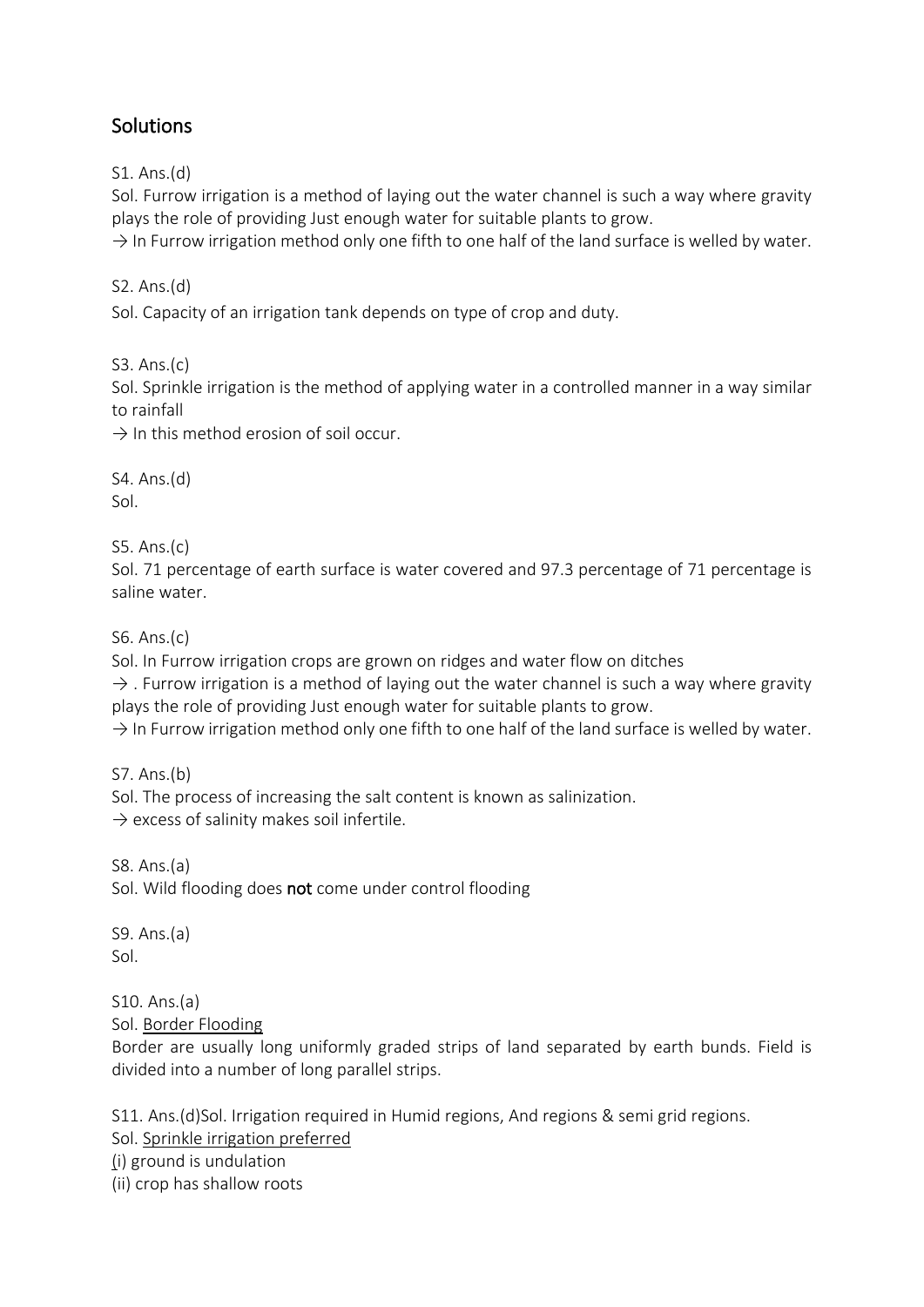(iii) irrigation water is & scarce

Sprinkle irrigation is the method of applying water in a controlled manner in a way similar to rainfall

 $\rightarrow$  In this method erosion of soil occure

S12. Ans.(b)

Sol. If intensity of rainfall in more than infiltration capacity of soil then the infiltration rate equal to infiltration capacity

S13. Ans.(c)

.

.

Sol. Convective precipitation occurs when air rises Vertically through the self-sustaining mechanism of convection.

 $\rightarrow$  Convective Precipitation Caused by Cumuliform clouds.

S14. Ans.(d).Combined losses due to evaporation and seepage  $\Rightarrow = \frac{1}{200} (B + d)^{2/3}$ 

S15. Ans.(d) Sol

S16. Ans.(b). If intensity of rainfall in more than infiltration capacity of soil then the infiltration rate equal to infiltration capacity Sol.

S17. Ans.(b)

Sol. Sol. *Index of wetness* =  $\frac{Rainfall \, ina \, yca}{the \, gauge \, using \, gain \, fac}$  $\frac{1}{Avg}$  annual rainfall  $\times$  100

Index of wetness >  $100\%$   $\rightarrow$  good year Index of wetness =  $100\%$   $\rightarrow$  Normal year Index of wetness <  $100\%$   $\rightarrow$  bad year  $\rightarrow$  If index of wetness is 60% then rain deficiently of 40%.

S18. Ans.(d)

Sol. Transpiration is the process or water movement through plant and its evaporation from aerial parts. Such as waves, levees, stums and flowers

S19. Ans.(a)

Sol. Delayed flow that reaches the rivers mainly as ground water is known as underground flow

S20. Ans.(b)

Sol. Humidity is the concentration of water vapor present in the air.

S21. Ans.(a)

Sol. Rain during Cold weather season is due to high pressure.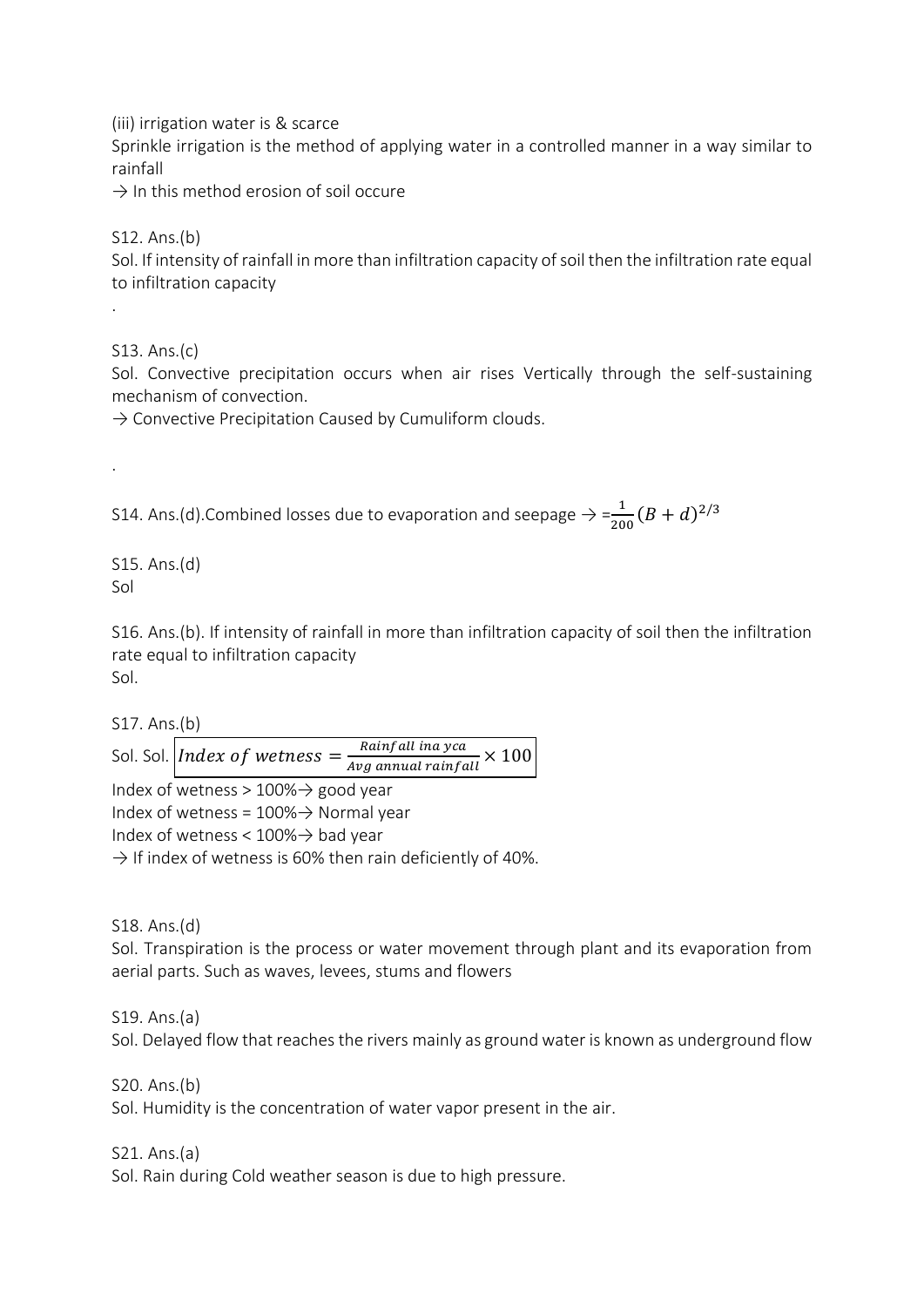S22. Ans.(a)

Sol. Rainfall simulator type in filterometers give lower values than flooding type infiltrome because impact of rainfall is considered.

S23. Ans.(a)

Sol. When the unit duration of an unit hydrograph decreases and approaches Zero hydrograph is called instantaneous unit hydrograph

S24. Ans.(b)

Sol. Isochrone are the curves showing distribution of excess hydrostatic pressure.

S25. Ans.(a)

Sol. Arithmetic average method is the simplest method of estimating average rainfall if the rainfall is uniformly distributed.

 $\rightarrow$  when the area of the basin is less than 500 $km^2$  then this method is used.

S26. Ans.(b) Sol. precipitations measured in terms of( mm)

S27. Ans.(d) Sol.

S28. Ans.(b)

Sol. Total runoff =  $(10 - 3.2) \times \frac{20}{60}$ 60  $+(7.6 - 3.2) \times \frac{20}{6}$  $\frac{20}{60} + (5 - 3.2) \times \frac{20}{60}$ 60  $= 2.26 + 1.46 + 0.6$  $= 4.32$  cm

S29. Ans.(c)

Sol. S-hydrograph us used in both shorter to longer duration & longer to shorter duration unit hydrograph.

S30. Ans.(a) Sol. For convex surface evaporation is more due to more surface exposure

S31. Ans.(d) Sol.

S32. Ans.(c) Sol. Ratio of Actual evapotranspiration (AET) & Potential evapotranspiration (PET) equal to (0 to 1).

Aridity Index  $=\frac{PET-AET}{DET}$ **PET**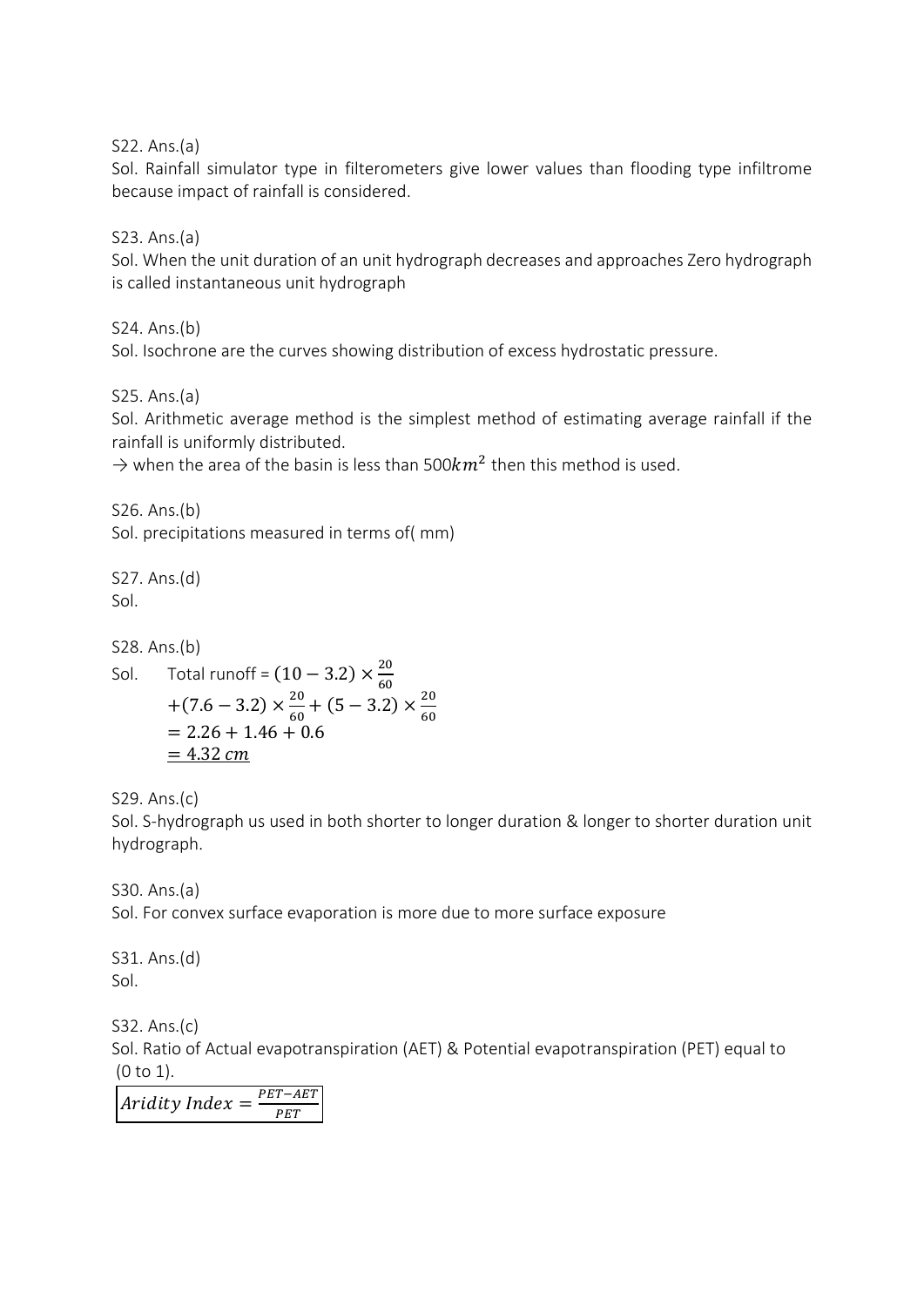



 $\rightarrow$  Bar chart between Rainfall intensity Vs time called Rain hydrograph.

S34. Ans.(a) Sol. Isohytal method gives accurate estimate of average rainfall in hilly area catchment.

S35. Ans.(a) Sol. Area if Catchment =62.5 $mm<sup>2</sup>$ Axial length =10 mm Form factor =  $\frac{basin\ area}{(basin\ length t)^2}$ = 62.5  $10\times10$  $= 0.625$ 

S36. Ans.(c)

Sol. 
$$
\frac{\text{Dicken Formula}}{Q = CA^{3/4}}
$$

 $Q \rightarrow$  discharge

C→ Constant

A→ Area

| Area             |           |
|------------------|-----------|
| (1) North India  | 11.5      |
| (2) Madhya India | 14-19.5   |
| (3) Western ghat | $22 - 25$ |

S37. Ans.(c)

Sol. For calculating mean precipitation best method is isohytal method.

S38. Ans.(d) Sol.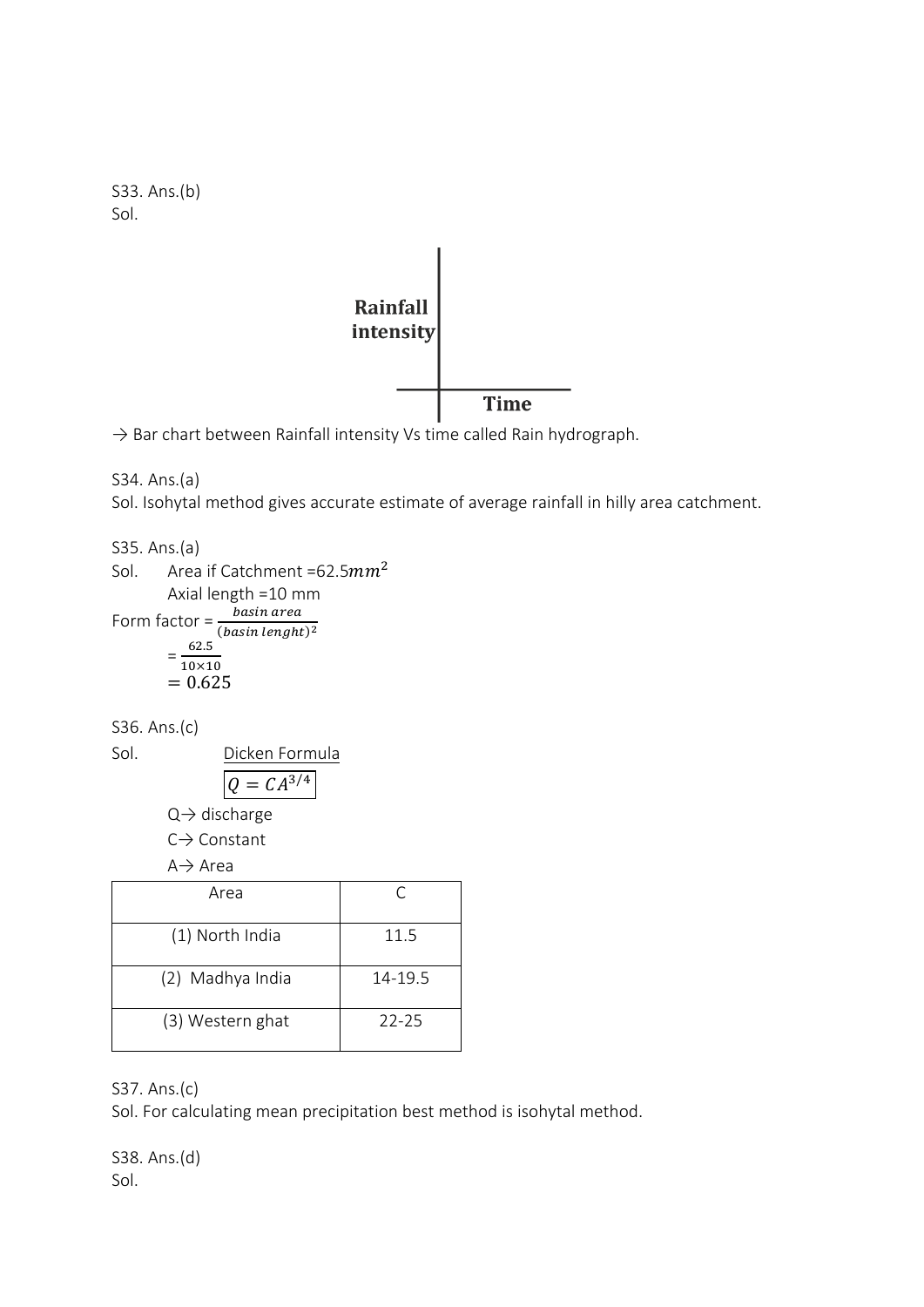S39. Ans.(b) Sol.

S40. Ans.(b)

Sol. Eutrophication – When a body of water becomes overly enriched of water with mineral & nutrients which induces excessive growth of algae.

S41. Ans.(b)

|  | Sol. <i>Irrigation efficiency</i> = | water actually utilized by growing crops |
|--|-------------------------------------|------------------------------------------|
|  |                                     | water deliver from source                |

S42. Ans.(a)

Sol. *outlet discharge* =  $\frac{Area}{c}$ outlet factor

S43. Ans.(b)

Sol.Field Irrigation requirement (F.I.R.) = Net irrigation requirement + field applicable losses.

S44. Ans.(b)

Sol The state of the soil when plants fail to extract sufficient water for their requirement is permanent wilting point



 $\rightarrow$  below permanent wilting point no water is extract by the plant.

```
S45. Ans.(c)
Sol. Sol. Field Capacity (fc) = 25%
Permanent wilting point (\phi) = 15\%Specific & dry unit weight (G) = 1.5depth of root zone (d)= 80 cm.
Storage Capacity = \frac{\gamma d (fc - \phi)}{2}\gamma_w=\frac{1.5\gamma\omega\times80(0.25-0.15)}{10}\gamma_w= 12 cm
```